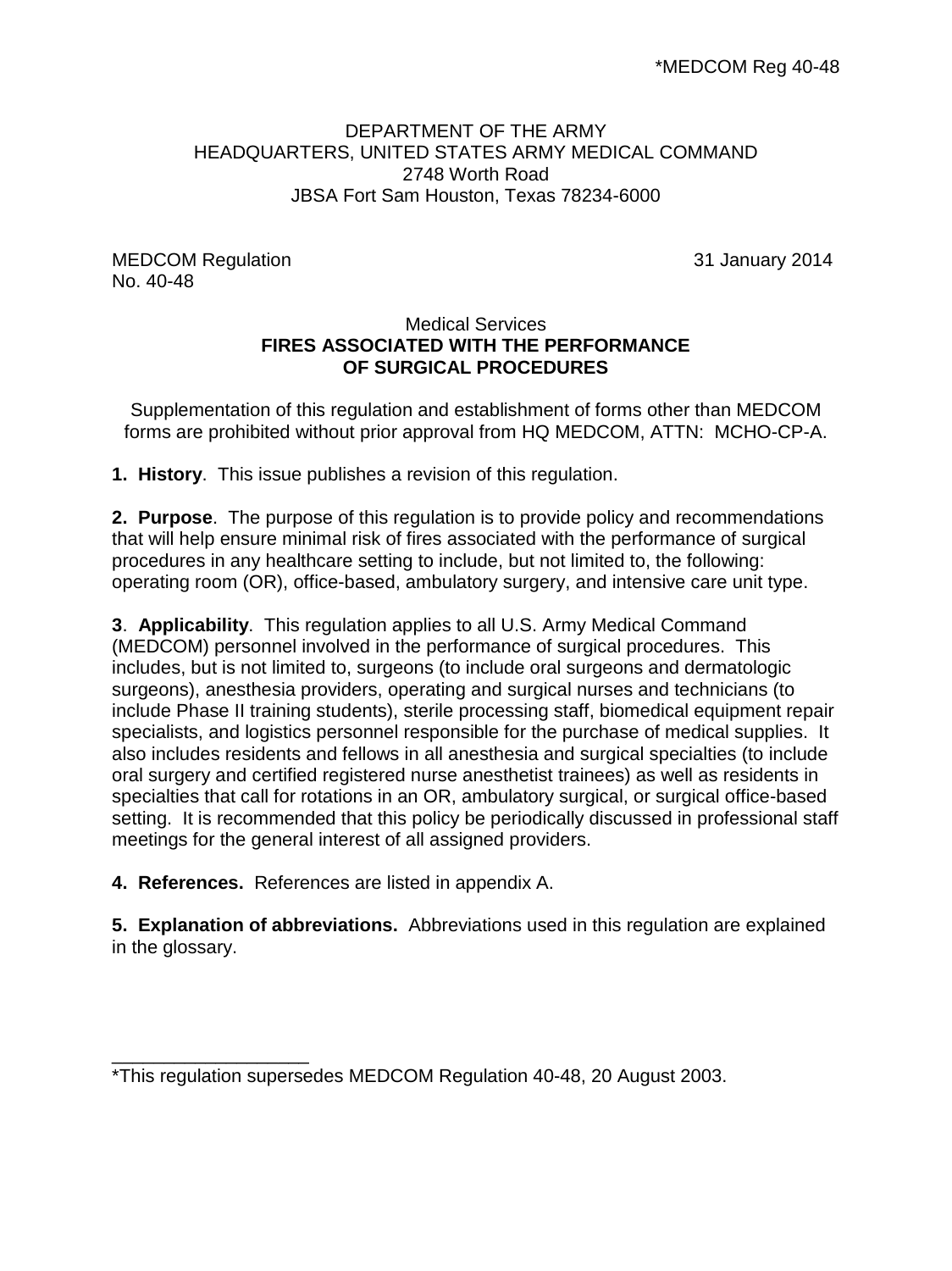### **6. Background**

*a.* According to a broad range of medical literature, there are an estimated 23 million inpatient surgical procedures and 27 million outpatient surgical procedures performed in the United States each year. Based upon data collected by the Food and Drug Administration (FDA) and by the Emergency Care Research Institute (ECRI) (an independent nonprofit health services research agency), an estimated 550-650 surgical fires occur each year, resulting in 20-30 serious injuries. Deaths remain at 1-2 per year. Fatal fires usually occur in the patient's airway.

*b.* According to a 2012 FDA Safety Communication: Preventing Surgical Fires/FDA MEDWATCH, most surgical fires occur in oxygen-enriched environments, when the concentration of oxygen is greater than in ordinary room air. When supplemental oxygen is delivered to the patient, an oxygen-enriched environment can be created. An open oxygen delivery system, such as nasal cannula or mask, presents a greater risk of fire than a closed delivery system, such as a laryngeal mask. In an oxygen-enriched environment, materials that may not normally burn in room air can ignite and burn.

*c.* Whenever all elements of the fire triangle are present (fuel source, ignition source, and oxidizer), there is an increased risk of fire. This risk is especially heightened during surgeries involving the head and neck because of the proximity of these elements. If any one element of the fire triangle is carefully controlled or mitigated, even to a minimal degree, the risk of fire and patient harm can be greatly reduced.

*d.* ECRI's analysis of case reports reveals that the most common ignition sources are (70%) electrosurgical equipment and (10%) lasers. The most common fire locations are: (41%) on the head, neck, or upper chest; (26%) elsewhere ON the patient; (21%) in the airway; and (8%) elsewhere IN the patient. An oxygen-enriched atmosphere (OEA), containing more than 23 percent oxygen, was a contributing factor in 74 percent of all cases.

*e.* Appendix B presents a case example and comments.

*f.* Appendix C provides a sentinel event alert issue. This alert is especially provided for personnel in remote locations with no other access to the alert.

**7. Policy**. Personnel will employ the precautions explained in this paragraph, as a minimum, in the performance of surgical procedures in any healthcare setting. A fire risk assessment at the beginning of each procedure is recommended to reduce the risk of surgical fires. The highest risk procedures involve the activation of an ignition source near the site where supplemental oxygen is being directed to the head, neck, or upper chest surgery (FDA MEDWATCH, 2012).

*a.* Heat and ignition sources.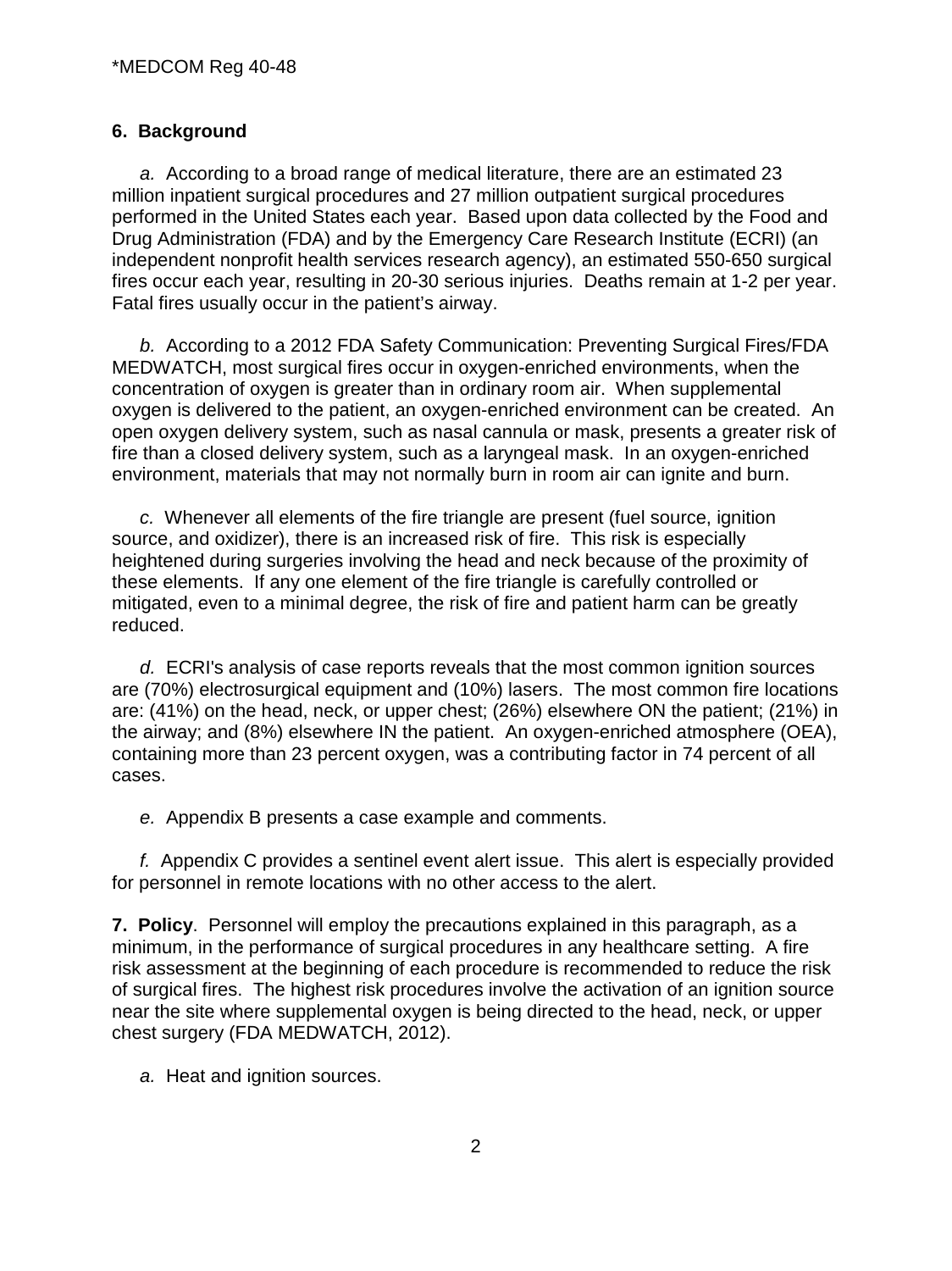(1) Consider alternatives to using an ignition source for surgery of the head, neck, and upper chest if high concentrations of supplemental oxygen (greater than 30%) are being delivered. If an ignition source must be used, it is safer to do so after allowing time for the oxygen concentration to decrease. It may take several minutes for a reduction of oxygen concentration in the area even after stopping the gas or lowering its concentration. Surgical drapes and other fuel sources can ignite easily and burn in an oxygen-enriched environment, even if the products are described as flame-resistant.

(2) Heat input from a variety of sources increases the oxidation rate of a fuel-oxygen mixture until combustion occurs. Common heat sources found in a surgical setting include (but are not limited to) overhead lights; electrosurgical units (ESUs) and electrocautery units (ECUs); heated probes, drills, and burs; and fiberoptic light sources and cables. If collocated with fuels, these sources produce temperatures high enough to ignite.

(3) Surgeons must exercise caution in selecting the source for cautery. The manufacturer's recommendations for use of the cautery/ESU should always be reviewed and taken into consideration in conjunction with other patient- or procedurespecific issues such as the need for oxygen and so forth.

*(a)* Activate the unit ONLY when the active tip is in view (especially if viewing it through a microscope).

*(b)* Deactivate the unit BEFORE the tip leaves the surgical site.

*(c)* Place electrosurgical electrodes in a holster or off the patient and drapes when not in active use. Place lasers in standby when not in active use.

*(d)* If long, insulated electrosurgical electrode probes are required, use only commercially available insulated probes and confirm the integrity of the insulated surfaces prior to use. Do NOT use red rubber catheter or other materials to sheathe probes.

 (4) ESUs should not be used to cut tracheal rings and enter the airway. Using scissors or a scalpel instead will avoid the risk of fire.

(5) Be aware that fiber optic light sources can start fires. Complete all cable connections before activating the source. Place source in standby when disconnecting cables.

*b.* Fuels.

(1) A fuel is anything that can burn, including almost anything and everything that comes into contact with patients as well as substances in/on the patients themselves. Many are easily identified as flammable but others are not generally thought of as flammable.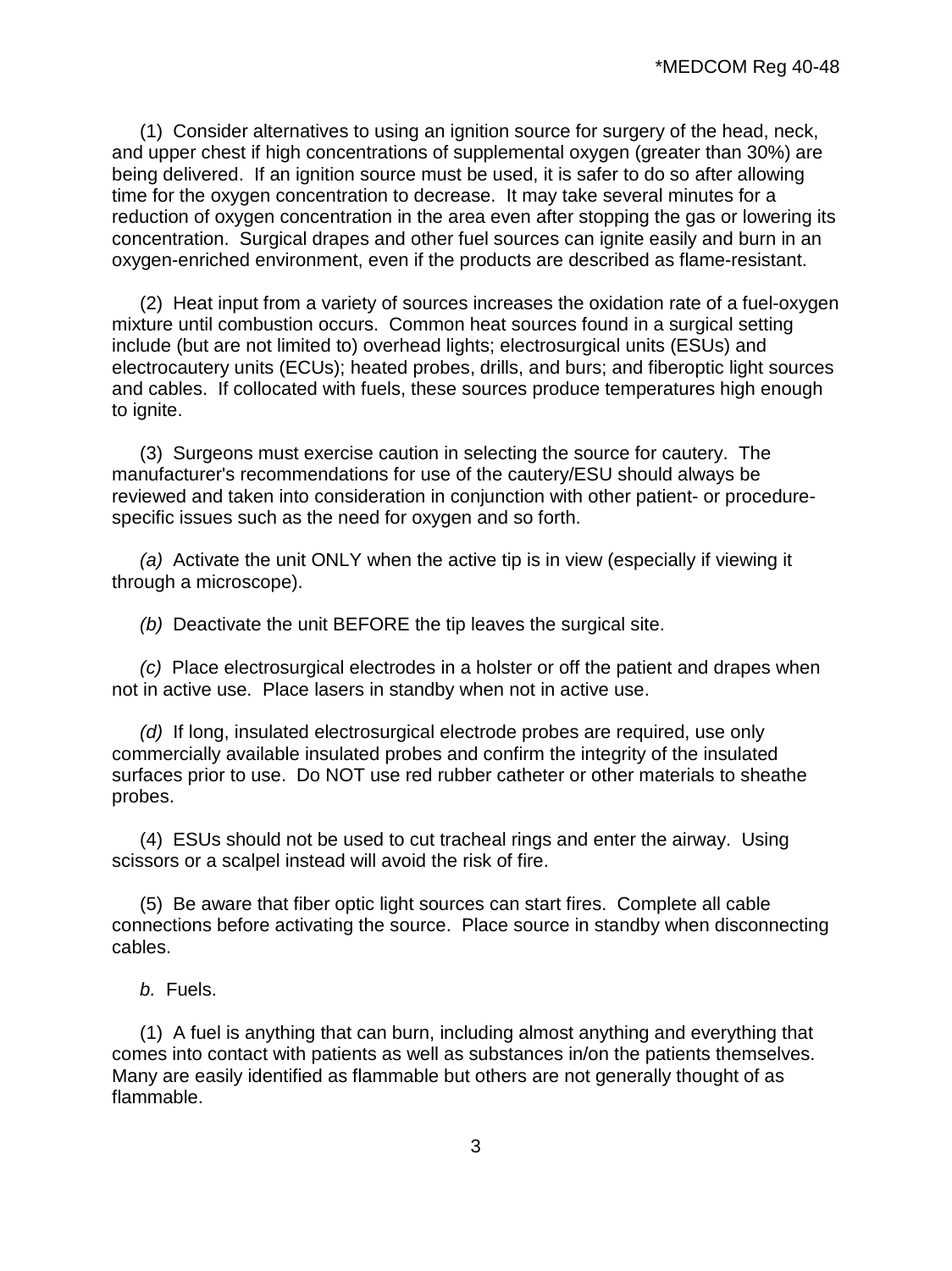(2) Fuels commonly encountered in the surgical setting include, but are not limited to, those summarized in table 1, below.

| <b>In/On Patient</b>      | Hair (face, scalp, body) * GI tract gases (usually                                                                                                                                                                                                                                                                                                                             |
|---------------------------|--------------------------------------------------------------------------------------------------------------------------------------------------------------------------------------------------------------------------------------------------------------------------------------------------------------------------------------------------------------------------------|
|                           | methane)                                                                                                                                                                                                                                                                                                                                                                       |
| <b>Prepping Agents</b>    | Degreasers (ether, acetone) * Aerosol adhesives *<br>Alcohol (also in suture packets) * Tinctures (Hibitane<br>[chlorhexidine digluconate], Merthilate [thimerosal],<br>DuraPrep [idophor]), *Chloraprep (alcohol)                                                                                                                                                             |
| <b>Linens</b>             | Drapes (woven, nonwoven, adherent) * Gowns<br>(reusable, disposable) * Masks * Hoods and caps *<br>Shoe covers * Instrument & equipment drapes & covers<br>* Egg-crate mattresses * Mattresses and pillows *<br><b>Blankets</b>                                                                                                                                                |
| <b>Dressings</b>          | Gauze * Sponges * Adhesive tape (cloth, plastic, paper)<br>* Stockinettes * Collodion (mixture of pyroxylin, ether,<br>and alcohol)                                                                                                                                                                                                                                            |
| <b>Ointments</b>          | Petrolatum (petroleum jelly) * Tincture of Benzoin (74%<br>to 80% alcohol) * Aerosols (e.g., Aeroplast) * Paraffin *<br>White wax                                                                                                                                                                                                                                              |
| <b>Equipment/Supplies</b> | Anesthesia components (breathing circuits, masks,<br>airways, tracheal tubes, suction catheters, pledgets) *<br>Flexible endoscopes * Coverings of fiberoptic cables<br>and wires (e.g., ESU leads, ECG leads) * Gloves *<br>Blood pressure & tourniquet cuffs * Stethoscope tubing *<br>Disposable packaging materials (paper, plastic,<br>cardboard) * Smoke evacuator hoses |
| Gases                     | Oxygen * Carbon Dioxide * Nitrous Oxide (fuel<br>exacerbator) * Others                                                                                                                                                                                                                                                                                                         |

#### **Table 1. Fuels Commonly Encountered in a Surgical Setting**

 (3) Avoid the use of flammable skin prep solutions, such as flammable, alcoholbased preps. If they must be used, they should be used with extreme caution. Drapes should not be applied until all flammable preps have fully dried; the area under the drapes should be well vented. Some prepping agents and ointments are extremely volatile and flammable. Care should be taken to ensure that such agents/ointments (liquid alcohol from a prep) do not pool under the patient and generate vapors beneath the drapes for an extended period of time. Remove alcohol-soaked materials from the prep area. Allow adequate drying time, as prescribed in the labeling, for the specific product. If the product is used on hairy areas or in skin folds, extend the drying time. Ensure the skin is dry before draping the patient and beginning surgery. Opened bottles or basins containing volatile solutions (such as alcohol from suture packs and acetone degreasers) should be closed or removed from the sterile area as soon as possible after use.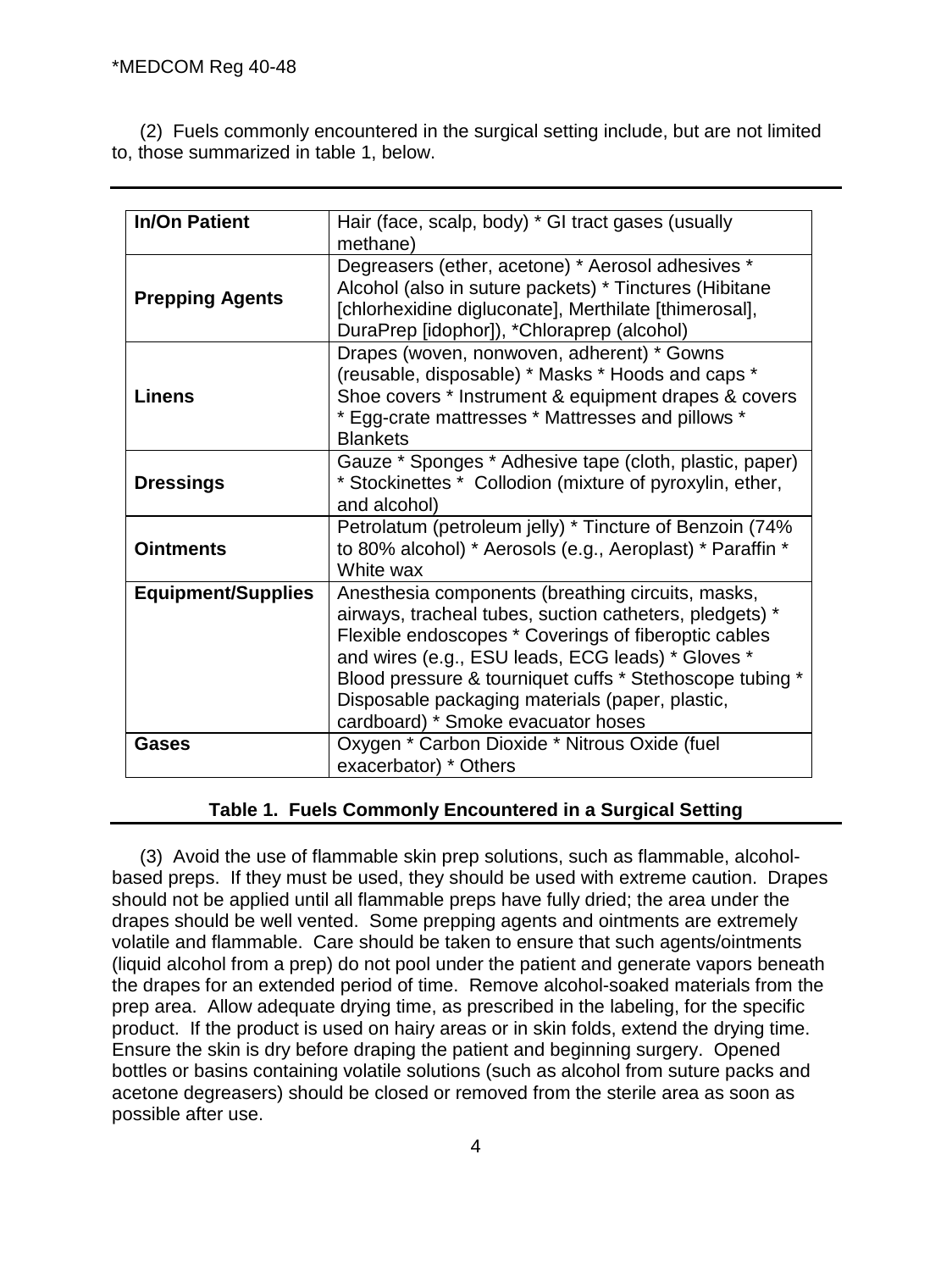(4) Under the right circumstances, some surgical ointments (such as petroleumbased ointments) can burn. Globs of ointment are not easy to ignite because their mass absorbs considerable heat before vaporizing. Thin layers, however, have a low mass per area and need less heat to cause vaporization; thus, they ignite more easily.

(5) Water-based lubricants, such as K-Y Jelly, are mostly water and will not burn; heat simply vaporizes the water in the lubricant, cooling the area. Thus, these lubricants should be used to coat hair to make it fire resistant.

(6) Surgeons are cautioned regarding the need to move surgical drapes as far away from the surgical site as clinically feasible. Open draping should be considered when possible to eliminate the potential for an OEA.

(7) Surgeons should recognize that debris from the operative field could adhere to the cautery device and become a bridging material that may inadvertently bring the heat source into contact with a fuel such as a surgical drape to cause an unexpected ignition. This material is known as a surface fiber flame propagation (SFFP) agent.

(8) Consideration should be given to using an incise drape, if possible, to isolate facial incisions from the oxygen source and to decrease air channels from under the drapes to the surgical site.

(9) If an uncuffed tracheal tube is used during oropharyngeal surgery, gauze or sponges should be soaked in saline to minimize leakage of oxygen into the oropharynx. These items should be kept wet throughout the surgical procedure. Additionally, sponges, gauze, or pledgets (and their strings) should be moistened so that they will resist igniting.

(10) If a cuffed endotracheal tube is used for oropharyngeal surgery, water should be substituted for air to inflate the cuff. The water has the advantage of acting as a heat sink if cautery is used near the cuff. Also, the cuff will prevent the leakage of oxygen into the oropharynx much better than sponges in the supraglottic area especially if high peak pressures are required for patients such as those with chronic obstructive pulmonary disease.

(11) In selecting drape vendors, supply personnel are cautioned to proactively consider lint production data from drape sources to minimize the potential for SFFP. Fire resistancy and fire retardation data should be considered in the purchase of all supplies that could be used in a surgical setting.

#### *c.* Oxidizers.

(1) Most fuels burn only in the gaseous state and ignite only when sufficient vapors have mixed with oxygen. Heat produces these vapors by evaporating liquids or vaporizing solids. Whenever and wherever the oxygen concentration is above 23 percent, an OEA exists.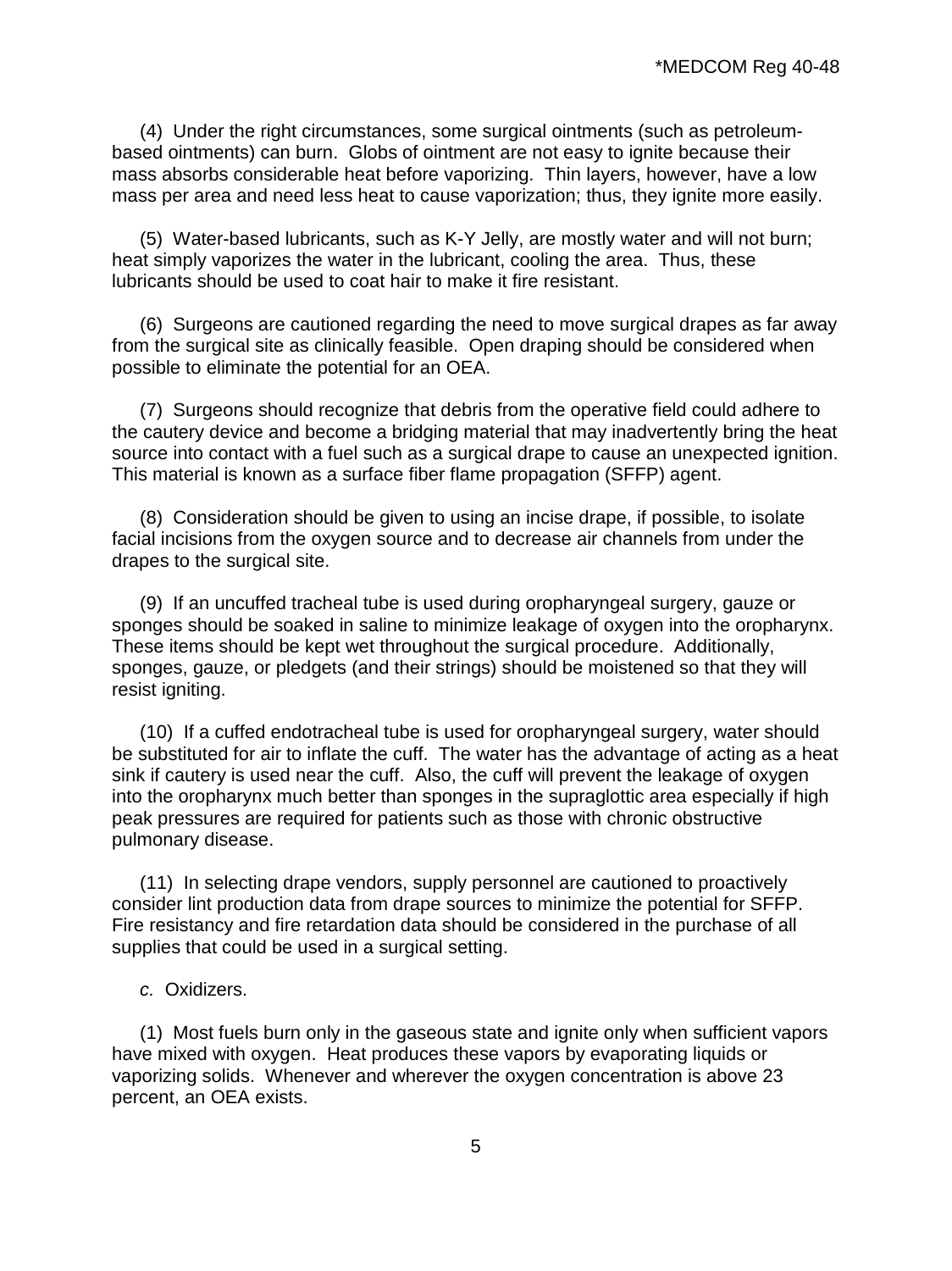(2) The oxygen supply system is the most disastrous fire hazard in the healthcare environment, even though the least likely to occur. While these systems must meet certain design, inspection, and usage requirements, fires still occur, chiefly because oxygen supply components have been repaired or modified in violation of governing codes.

(3) The surgical setting has multiple sources of oxygen to include those which are provided by anesthesia. Anesthesia often requires delivering oxygen-enriched mixtures above the 21 percent oxygen of room air to ensure proper oxygenation of patients.

*(a)* Evaluate if supplemental oxygen is needed for each patient. Any increase in oxygen concentration in the surgical field increases the chance of fire. The medical necessity in providing supplemental oxygen should be based upon the pathophysiologic condition of the patient and/or the use of hypnotic/narcotic medications.

*(b)* If the patient's physical condition does require supplemental oxygen, then supplemental oxygen is recommended. If supplemental oxygen is necessary, particularly for surgery in the head, neck, or upper chest area—

1. Deliver the minimum concentration of oxygen needed to maintain adequate oxygen saturation for the patient; and

2. Use a closed oxygen delivery system such as an endotracheal tube or laryngeal mask whenever possible, especially if high concentrations of supplemental oxygen (greater than 30%) are being delivered.

*(c*) If the patient's respiratory drive is blunted from the use of hypnotics/ narcotics, then oxygen should be used (at a flow rate that will maintain the saturation of  $O<sub>2</sub> > 93$ percent).

*(d)* In situations where hypnotics/narcotics are not used in healthy, awake patients, then supplemental oxygen should be available but not employed if electrocautery will be used.

(4) The interventions to control oxidizers all attempt to decrease the potential for creation of an oxygen enriched environment.

*(a)* When draping the patient, configure the surgical drapes to allow sufficient venting of oxygen delivered to the patient via mask or nasal prongs. Oxygen delivered in this manner is also referred to as open oxygen delivery.

*(b)* If supplemental oxygen is required and the patient cannot be intubated, titrate oxygen to the lowest percentage necessary to support the patient's physiological needs.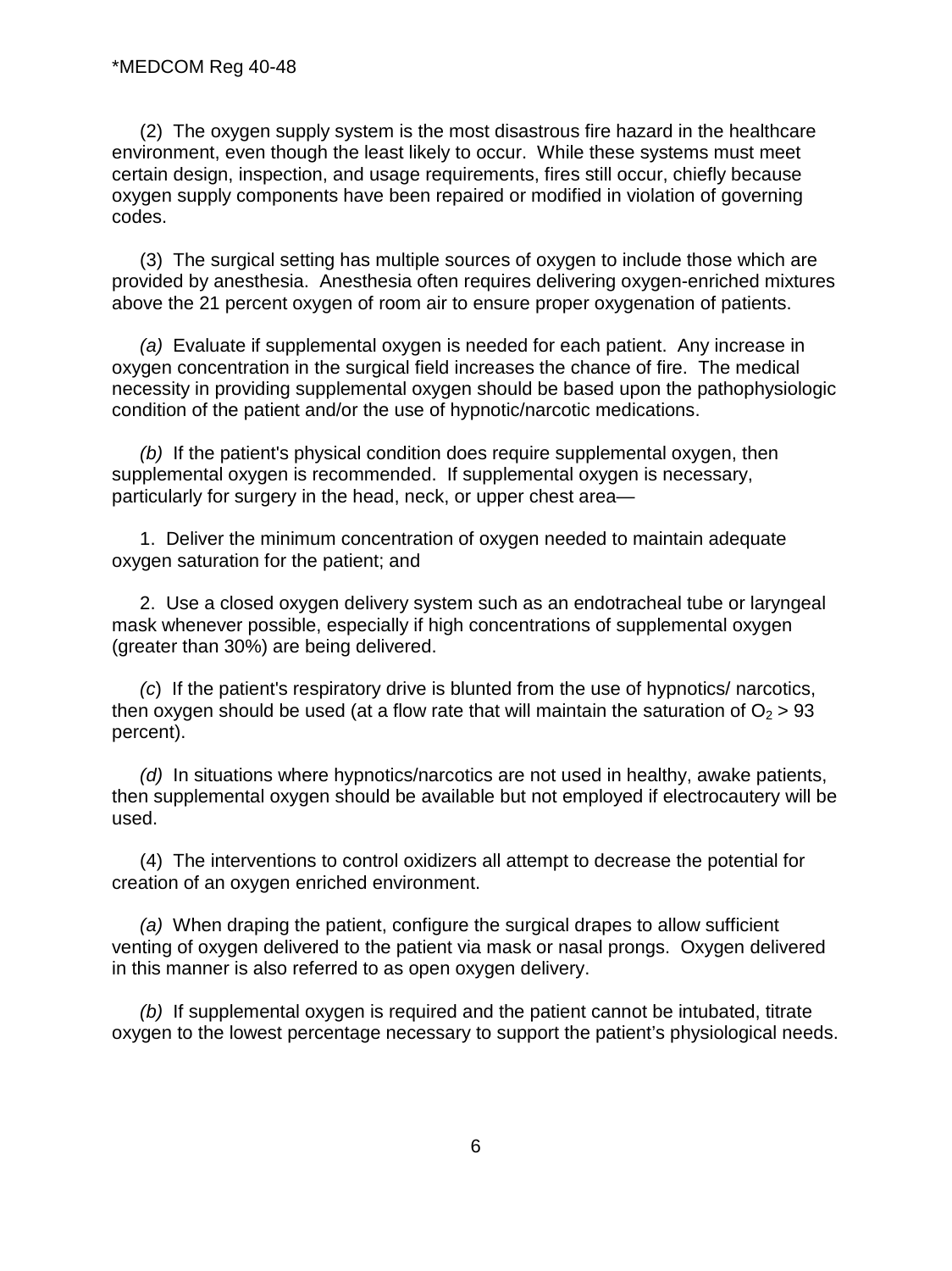*(c)* If the oxygen is being administered via mask or nasal prongs, then use a separate administration system to deliver 5 L (liter) to 10 L/min of room air under the surgical drape. This will help flush out the excess oxygen.

*(d)* When greater than 30 percent oxygen is required, the patient should, if possible, be intubated using a cuffed endotracheal tube. The cuff helps restrict the flow of the oxygen into the throat or into the surgical field.

*(e)* The supplemental oxygen or nitrous oxide should be stopped for one minute before using electrosurgery, electrocautery, or laser for head, neck, or upper chest procedures. This will also help to decrease the oxygen concentration in the air under the drapes. This is a measure which can only be accomplished it the patient can tolerate it safely.

*(f)* Use of an adhesive incise drape limits the oxidizers by keeping the oxygen away from the surgical site. For the drape to be effective, it must be sealed with no leaks.

 (5) Any mixture of oxygen and nitrous oxide should be considered an OEA within the context of surgical fires. Heat from sources found in the surgical setting or a fire liberates oxygen from nitrous oxide, allowing it to support combustion.

*d.* General. Encourage communication among members of the surgical team. Ensure the anesthesia professional delivering the gases is communicating with the surgeon controlling the ignition source and the clinician applying the skin preparation agent. Plan how to manage a surgical fire. For example, understand how to extinguish a fire burning on a patient, develop evacuation procedures, conduct fire drills, and keep saline handy to put out a fire. It is strongly recommended that procedures to ensure appropriate response by all members of the surgical team to fires associated with surgical procedures be developed, implemented, tested, trained, and then reevaluated as part of the organization's Performance Improvement Program.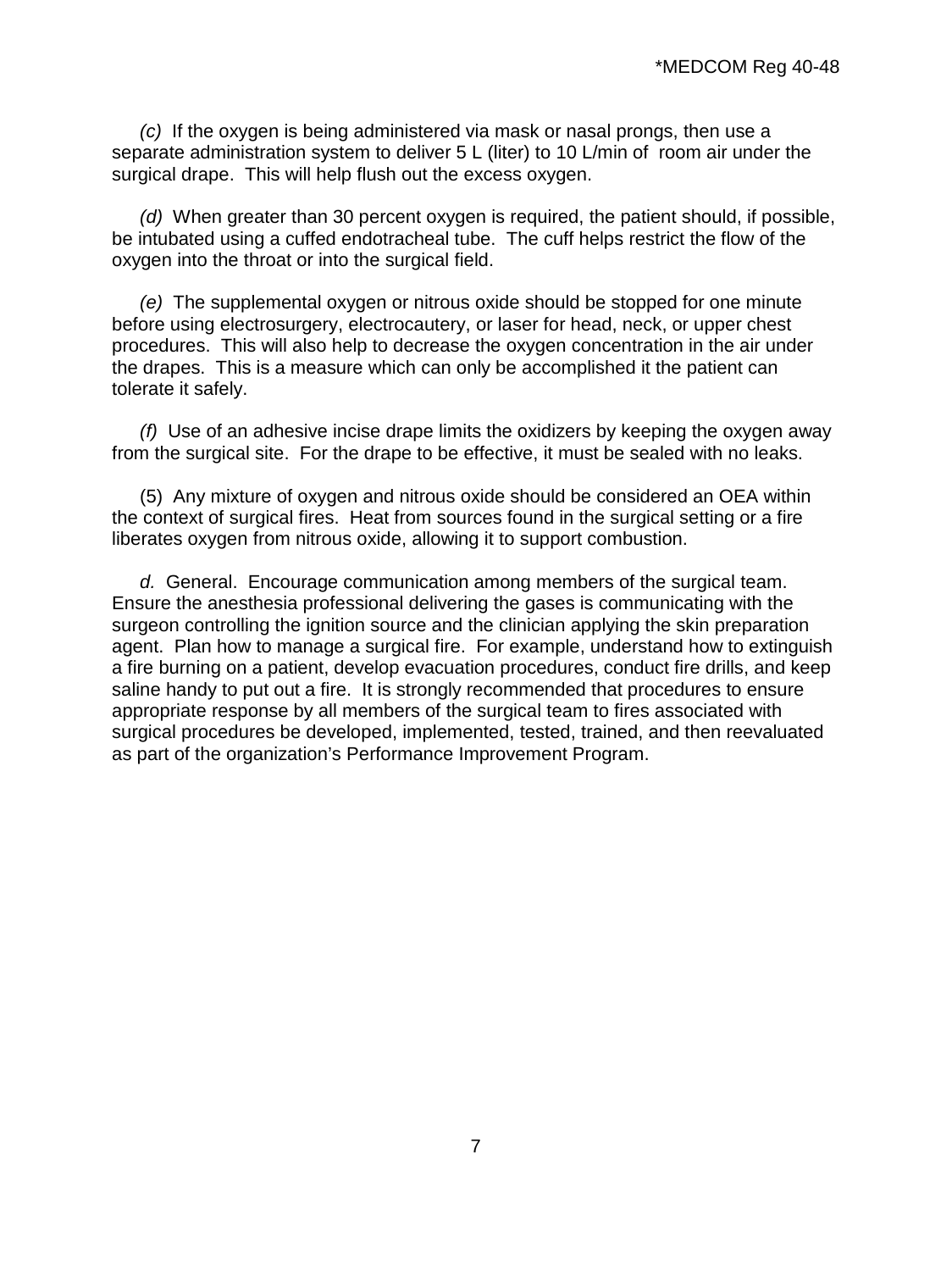#### **Appendix A References**

#### **Section I Required Publications**

This section contains no entries.

#### **Section II Related Publications**

The following references provide additional information to the user of this regulation.

# **Fire Safety Toolkit**

Association of Perioperative Registered Nurses (Available at [https://www.aorn.org.](https://www.aorn.org/))

## **Perioperative Standards and Recommended Practices**

(Available at [https://www.aorn.org/Books\\_and\\_Publications/Perioperative\\_Standards\\_and\\_Recomm](https://www.aorn.org/Books_and_Publications/Perioperative_Standards_and_Recommended_Practices/Perioperative_Standards_and_Recommended_Practices.aspx) [ended\\_Practices/Perioperative\\_Standards\\_and\\_Recommended\\_Practices.aspx.](https://www.aorn.org/Books_and_Publications/Perioperative_Standards_and_Recommended_Practices/Perioperative_Standards_and_Recommended_Practices.aspx))

#### **Do oxygen-enriched atmospheres exist beneath surgical drapes and contribute to fire hazard potential in the operating room?**

*American Association of Nurse Anesthetists Journal*, Vol 68, p 153, 2000, Barnes, A.M., and Frantz, R.A. (Available at [www.ncbi.nlm.nih.gov/pubmed/10876463.](http://www.ncbi.nlm.nih.gov/pubmed/10876463))

## **Comfort and safety in eye surgery under local anesthesia**

Department of Anaesthesia, King Khaled Eye Specialist Hospital, Riyadh, Saudi Arabia. *Anaesth Intensive Care*, Vol 26(2), pp 173-177, April 1998, Bosman, Y.K., Krige, S.J., Edge, K.R., Newstead, J., and Du Toit, P.W. (Available at [www.ncbi.nlm.nih.gov/pubmed/9564396.](http://www.ncbi.nlm.nih.gov/pubmed/9564396))

## **ECRI Institute**

*Health Devices.* Vol 38(10), pp. 314-332, 2009. [https://www.ecri.org](https://www.ecri.org/)

## **FDA Safety Communication: Preventing Surgical Fires**, 2012.

United States Food and Drug Administration (Available at [http://www.fda.gov/MedicalDevices/Safety/AlertsandNotices/ucm275189.htm.](http://www.fda.gov/MedicalDevices/Safety/AlertsandNotices/ucm275189.htm))

## **Potential dangers of oxygen supplementation during facial surgery**

*Plast Reconstr Surg,* Vol 95, p 978, 1995, Greco, R.J, Gonzalez, R., Johnson, P., Scolieri, M., Rekhopf, P.G., and Heckler, F. (Available at [www.ncbi.nlm.nih.gov/pubmed/7732145.](http://www.ncbi.nlm.nih.gov/pubmed/7732145))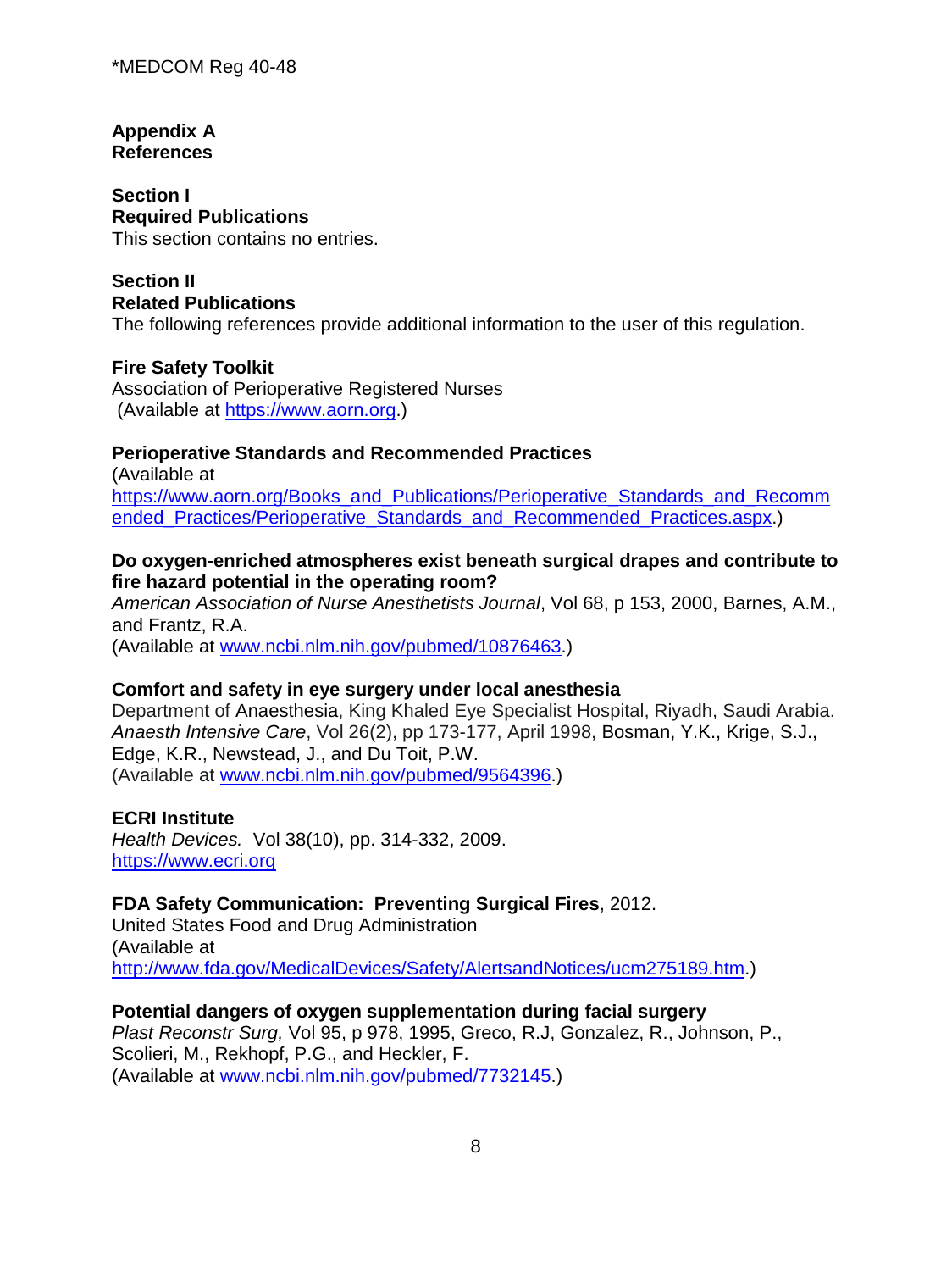### **Minimizing fire risk during eye surgery**

*Clin Nurs Res* 11: p 387, 2002, Ho, S.Y., and French, P. (Available at [www.ncbi.nlm.nih.gov/pubmed/12413112](http://www.ncbi.nlm.nih.gov/pubmed/12413112) .)

#### **Sentinel Event Alert, Issue 29**, 24 June 2003.

The Joint Commission (Available at [http://www.jointcommission.org/sentinel\\_event\\_alert\\_issue\\_29\\_preventing\\_surgical\\_fire](http://www.jointcommission.org/sentinel_event_alert_issue_29_preventing_surgical_fires/) [s/.](http://www.jointcommission.org/sentinel_event_alert_issue_29_preventing_surgical_fires/))

## **NFPA: Health Care Facilities Code**

National Fire Protection Association 99; chapter 7, Electrical Equipment (Available at www.**nfpa**[.org/aboutthecodes/AboutTheCodes.asp?DocNum=](http://www.nfpa.org/aboutthecodes/AboutTheCodes.asp?DocNum=99)**99.)**

#### **Safety in the use of compressed air versus oxygen for the ophthalmic patient**

*American Association of Nurse Anesthetists Journal*, Vol 70: p 41, 2002, Rodgers, L.A., and Kulwicki, A.

(Available at [www.ncbi.nlm.nih.gov/pubmed/11887543.](http://www.ncbi.nlm.nih.gov/pubmed/11887543))

#### **New equipment to prevent carbon dioxide rebreathing during eye surgery under retrobulbar anesthesia**

*BR J Ophthalmol,* Vol 83: p 1131, 1999, Schlager, A., and, Staud, H. (Available at [www.ncbi.nlm.nih.gov/pubmed/10502572](http://www.ncbi.nlm.nih.gov/pubmed/10502572) .)

*Note:* For further reading on this subject, refer to ECRI at [http://www.mdsr.ecri.org/.](http://www.mdsr.ecri.org/) Enter "fires" into the "search terms" line.

#### **Section III Prescribed Forms**

This section contains no entries.

#### **Section IV Referenced Forms**

This section contains no entries.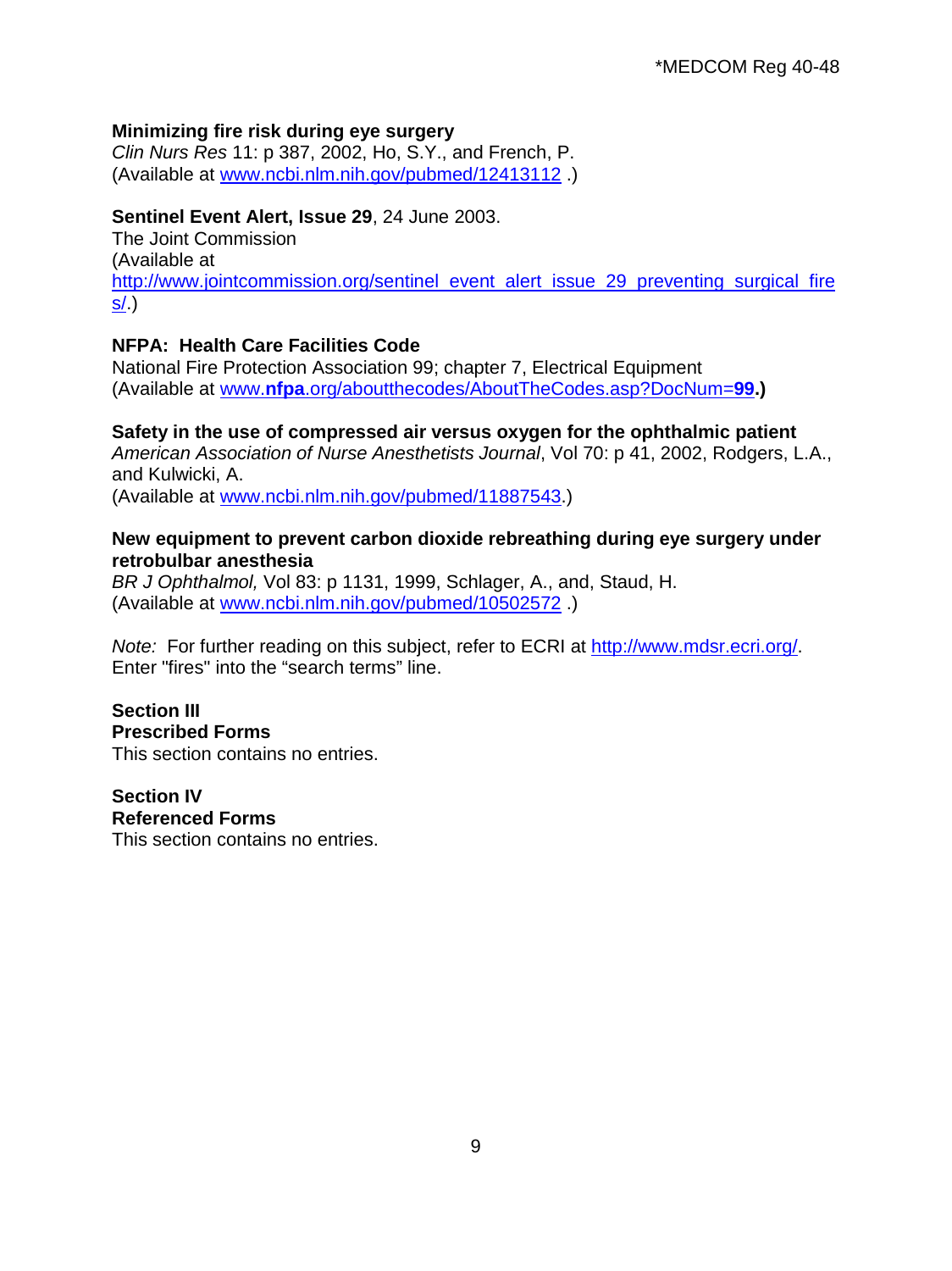### **Appendix B Case Example**

#### B-1. Case

A medical treatment facility experienced a serious fire in the OR. The case involved a middle-aged patient who was admitted for a planned same-day facial surgery of the lower eyelid. The patient was draped with clear plastic drapes around the surgical site and flame retardant paper drapes layered over the plastic drapes. The anesthesia provider was flowing supplemental oxygen to the patient at 3L/minute via nasal cannula under the drapes. The surgeon proceeded with removal of skin following pre-induction markings. During the course of the procedure, the surgeon used a high-temperature, hot-wire cautery device to control the bleeding points.

It was at this point that there was an ignition, with a sudden flash of flames occurring around the nasal aspect of the left side of the face. The staff responded instantly, simultaneously discontinuing oxygen flow while removing the drapes, which were the fuel for the fire. Although the fire was extinguished and appropriate clinical interventions immediately followed, the patient did experience predominately first- and second-degree burns about the face with some third-degree spotting also noted. Post-incident, the patient has progressed under the care of several involved consultant specialists.

#### B-2. Comments

Heat and ignition source. In the incident described above, the surgeon's choice of the 2200-degree hot-wire cautery was consistent with the manufacturer's recommendation. However, the instantaneous maximum intensity of the heat source demands special care in use, especially in proximity to flammable substances and supplemental oxygen, a known fire accelerant.

Oxidizer. In the incident cited, an OEA was created beneath the surgical drapes that accelerated the fire once ignition occurred. This caused the team to question why supplemental oxygen was used in a patient who had been assessed as American Society of Anesthesiologists physical status classification I and for whom no medical necessity for oxygen was evident. In discussions with anesthesia providers, it was concluded that it was a customary cautionary practice to have oxygen flowing to maintain the patient's saturation level as close to 100 percent as possible. In so doing in this incident, oxygen was unable to dissipate from the folds of the drapes and remained in proximity to the heat source and fuel.

Fuel source. All surgical personnel should be apprised of the lack of substantial protection afforded by the fire retardancy of most surgical drapes. This is exacerbated by the existence of an OEA, which dramatically increases the combustion potential between a cautery device and the drapes.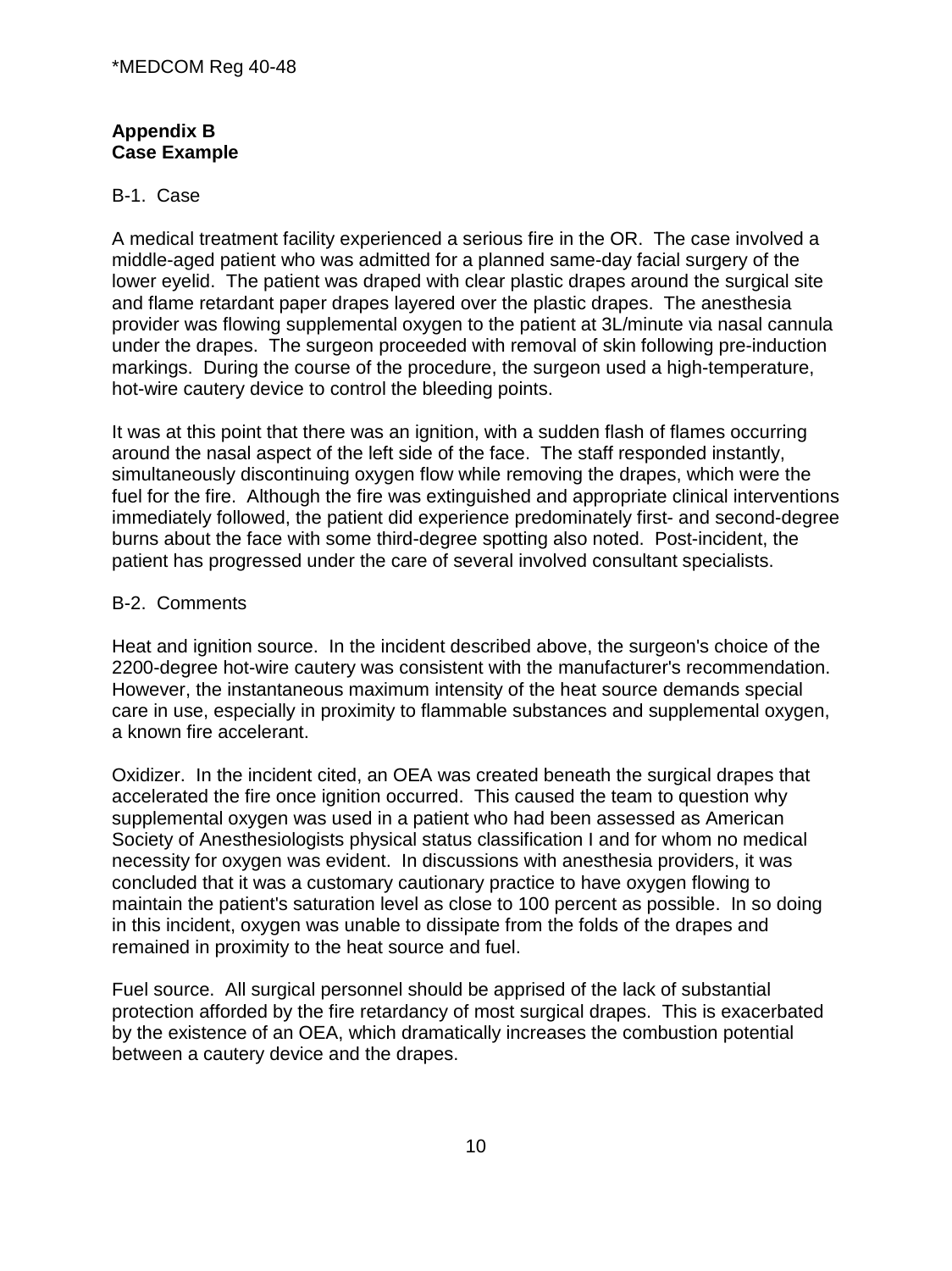#### **Appendix C Sentinel Event Alert Issue #29 24 June 2003**

#### [http://www.jointcommission.org/sentinel\\_event\\_alert\\_issue\\_29\\_preventing\\_surgical\\_fire](http://www.jointcommission.org/sentinel_event_alert_issue_29_preventing_surgical_fires/) [s/](http://www.jointcommission.org/sentinel_event_alert_issue_29_preventing_surgical_fires/)

#### *Preventing surgical fires*

In the fire triangle--heat, fuel, and oxygen--each element must be present for a fire to start. And, though the incidents are significantly under reported, too often all three elements come together in a hospital's surgical suite, yielding disastrous consequences. Though they are considered rare occurrences in the health care environment, surgical\* fires are certainly one of the most frightening and devastating experiences for everyone involved. While exact numbers are not available, of the more than 23 million inpatient surgeries and 27 million outpatient surgeries<sup>1,2</sup> performed each year, estimates--based on data from the FDA and ECRI, an independent nonprofit health services research agency--indicate that there are approximately 100 surgical fires each year, resulting in up to 20 serious injuries, and one or two patient deaths annually<sup>3</sup>.

#### *Root causes identified*

To date, two cases of OR fires have been reported to The Joint Commission (TJC) for review under the Sentinel Event Policy, each resulting in serious injury to the patients. In nearly all cases studied by the FDA, ECRI, and TJC, the cause of the fire can be attributed to activities relating to a side of the fire triangle. ECRI's recent analysis of case reports reveals that the most common ignition sources are electrosurgical equipment (70%) and lasers (10%); and the most common fire locations are: (41%) on the head, neck or upper chest; (26%) elsewhere ON the patient; (21%) in the airway; and (8%) elsewhere IN the patient. An oxygen-enriched atmosphere was a contributing factor in 74% of all cases<sup>3</sup>.

A host of flammable materials are found in the surgical suite, from the wide range of alcohol-based prepping agents and linens such as drapes, towels, gowns, hoods, and masks to the multiple types of dressings, ointments, and equipment and supplies used during surgery. Common ignition sources found in the OR are electrosurgical or electrocautery units (ESUs, ECUs), fiberoptic light sources and cables, and lasers. In addition, ESUs, lasers, and high-speed drills can produce incandescent sparks that can fly off the target tissue and ignite some fuels, especially in oxygen-enriched atmospheres.

## *Risk reduction strategies*

"The basic elements of a fire are always present during surgery and a misstep in procedure or a momentary lapse of caution can quickly result in a catastrophe," says Mark Bruley, vice president, Accident and Forensic Investigation, ECRI. "Slow reaction or the use of improper fire-fighting techniques and tools can lead to damage, destruction, or death." Bruley notes that virtually all surgical fires are preventable and that their impact can be lessened through an understanding of fire and how to fight it.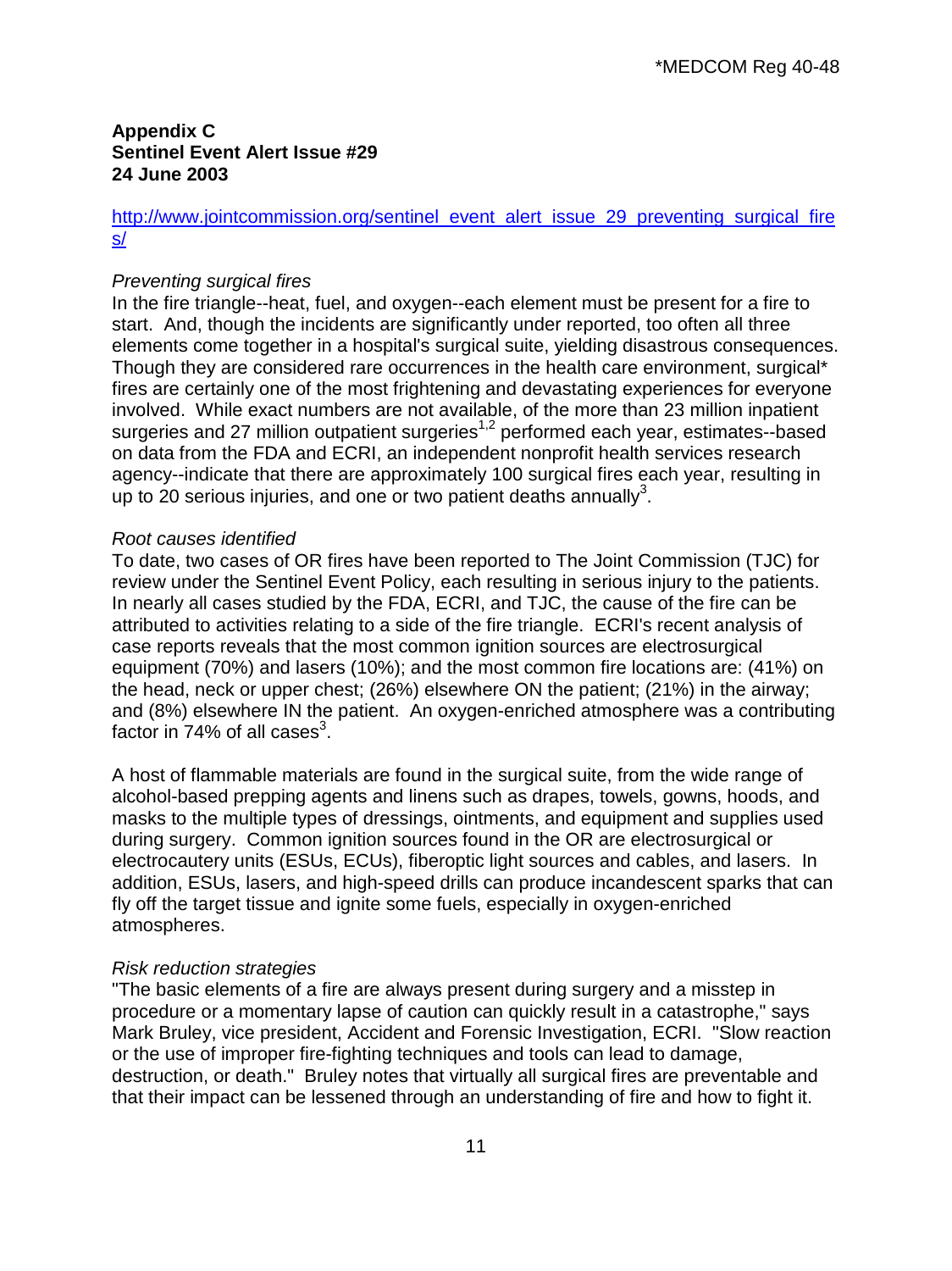"Each member of the surgical team--the surgeon, the anesthesiologist, and the nurses- controls a specific side of the triangle and by properly managing their technique and part of the equation, surgical fires can be avoided," says Bruley.

ECRI offers a free poster entitled *Only You Can Prevent Surgical Fires* that summarizes preventive recommendations based on the organization's more than 25 years of research and publication on surgical fires. The poster is available at www.mdsr.ecri.org. These recommendations include—

1. Staff should question the need for 100 percent  $O<sub>2</sub>$  for open delivery during facial surgery and as a general policy, use air or  $FiO<sub>2</sub>$  at <30 percent for open delivery (consistent with patient needs).

2. Do not drape the patient until all flammable preps have fully dried.

3. During oropharyngeal surgery: Soak gauze or sponges used with uncuffed tracheal tubes to minimize leakage of  $O<sub>2</sub>$  into the oropharynx, and keep them wet; and moisten sponges, gauze and pledgets (and their strings) so that they will resist igniting.

4. When performing electrosurgery, electrocautery, or laser surgery: Place electrosurgical electrodes in a holster or another location off the patient when not in active use; and place lasers in STANDBY when not in active use.

Also, ECRI recommends that staff should participate in special drills and training on the use of fire-fighting equipment; proper methods for rescue and escape; the identification and location of medical gas, ventilation, and electrical systems and controls, as well as when, where, and how to shut off these systems; and use of the hospital's alarm system and system for contacting the local fire department.

#### *The Joint Commission recommendations*

TJC recommends that health care organizations help prevent surgical\* fires by: 1. Informing staff members, including surgeons and anesthesiologists, about the importance of controlling heat sources by following laser and ESU safety practices; managing fuels by allowing sufficient time for patient prep; and establishing guidelines for minimizing oxygen concentration under the drapes.

2. Developing, implementing, and testing procedures to ensure appropriate response by all members of the surgical team to fires in the OR\*.

3. Organizations are strongly encouraged to report any instances of surgical fires as a means of raising awareness and ultimately preventing the occurrence of fires in the future. Reports can be made to TJC, ECRI, the FDA, and state agencies, among other organizations.

## *Resources*

ECRI offers a clinical website called "Medical Device Safety Reports" where published articles and educational posters on surgical fires are available free of charge; go to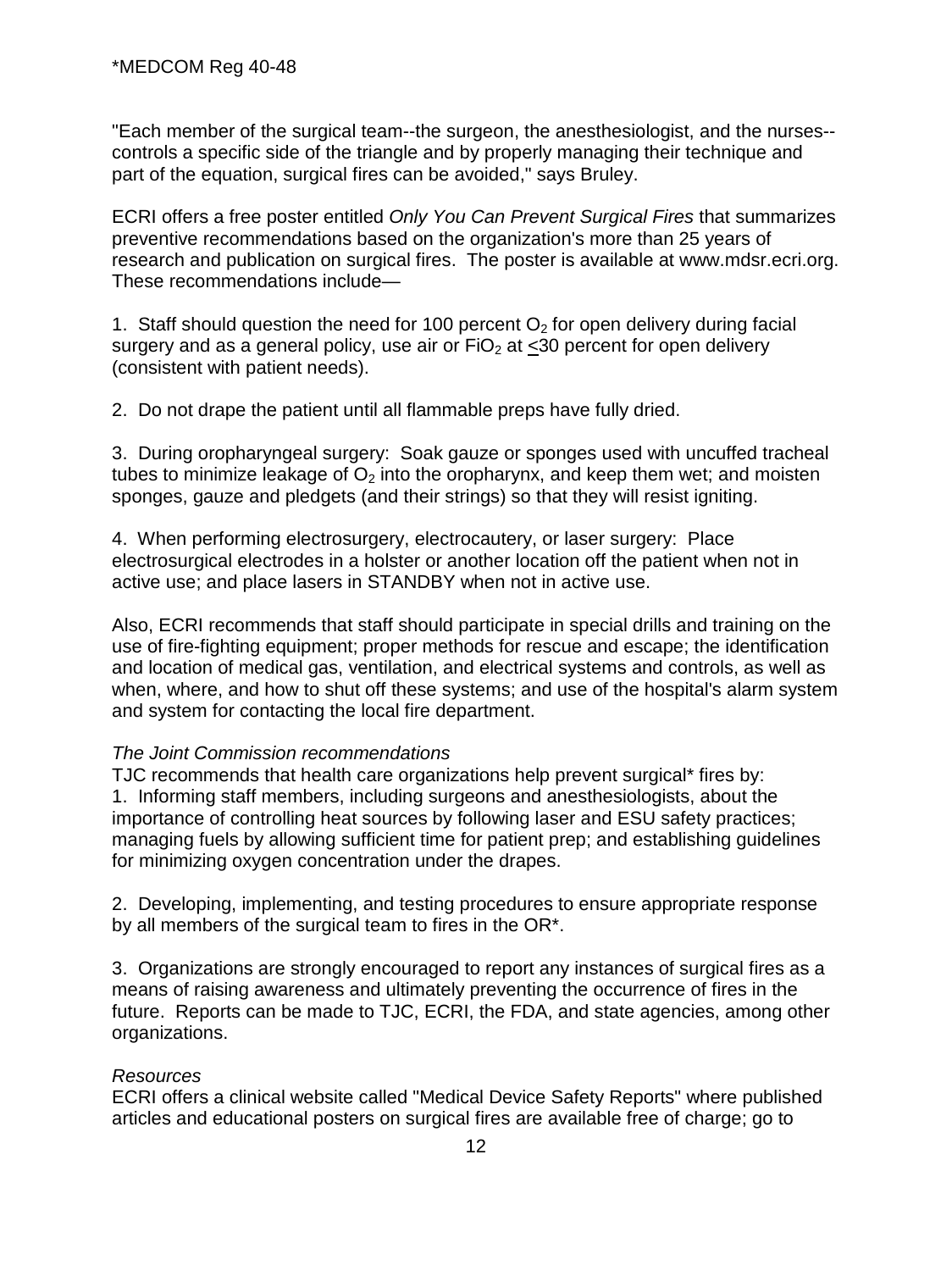<http://www.mdsr.ecri.org/> and enter "fires" into the "Search Terms" line. *Bibliography* 

 $^{1}$ Hall MJ, Owings MF. 2000 National Hospital Discharge Survey. Advance data from vital and health statistics; No 329. Hyattsville, Maryland: National Center for Health Statistics. 2002. 2

Hall MJ, Lawrence L. Ambulatory surgery in the United States, 1996. Advance data from vital and health statistics; no. 300. Hyattsville, Maryland: National Center for Health Statistics, 1998.

3 ECRI. A clinician's guide to surgical fires: how they occur, how to prevent them, how to put them out [guidance article]. *Health Devices* 2003; 32(1):5-24. To purchase a copy, contact ECRI at (610) 825-6000.

\*The terms surgical and operating room include all invasive procedures and the locations where they are performed.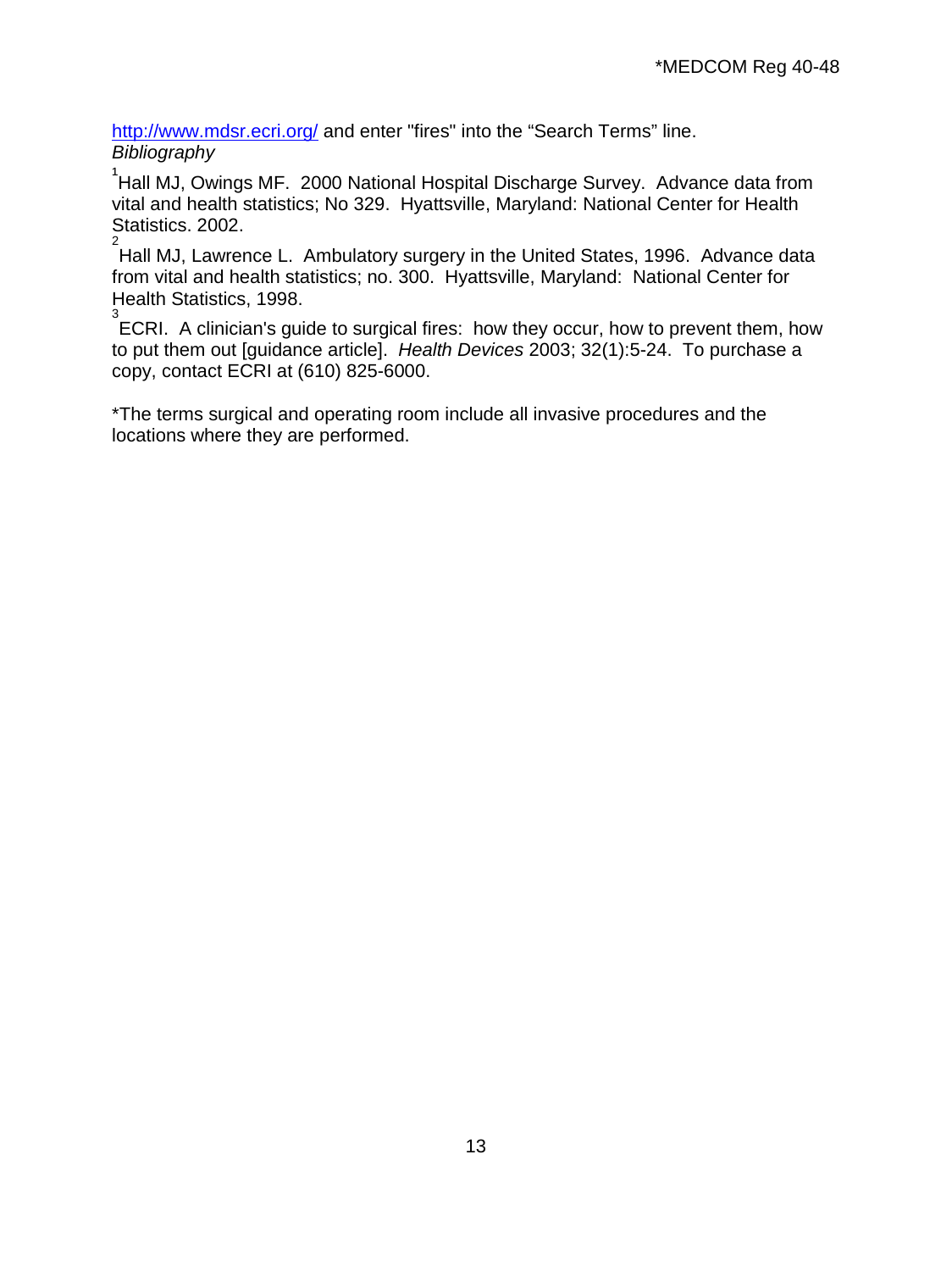\*MEDCOM Reg 40-48

**Glossary Section I Abbreviations** 

**ECRI** Emergency Care Research Institute

**ECU** electrocautery units

**ESU** electrosurgical units

**FDA** Food and Drug Administration

**L**  liter

**MEDCOM** United States Army Medical Command

**OEA** oxygen-enriched atmosphere

**OR** operating room

**SFFP** surface fiber flame propagation

**TJC** The Joint Commission

**Section II Terms** This section contains no entries.